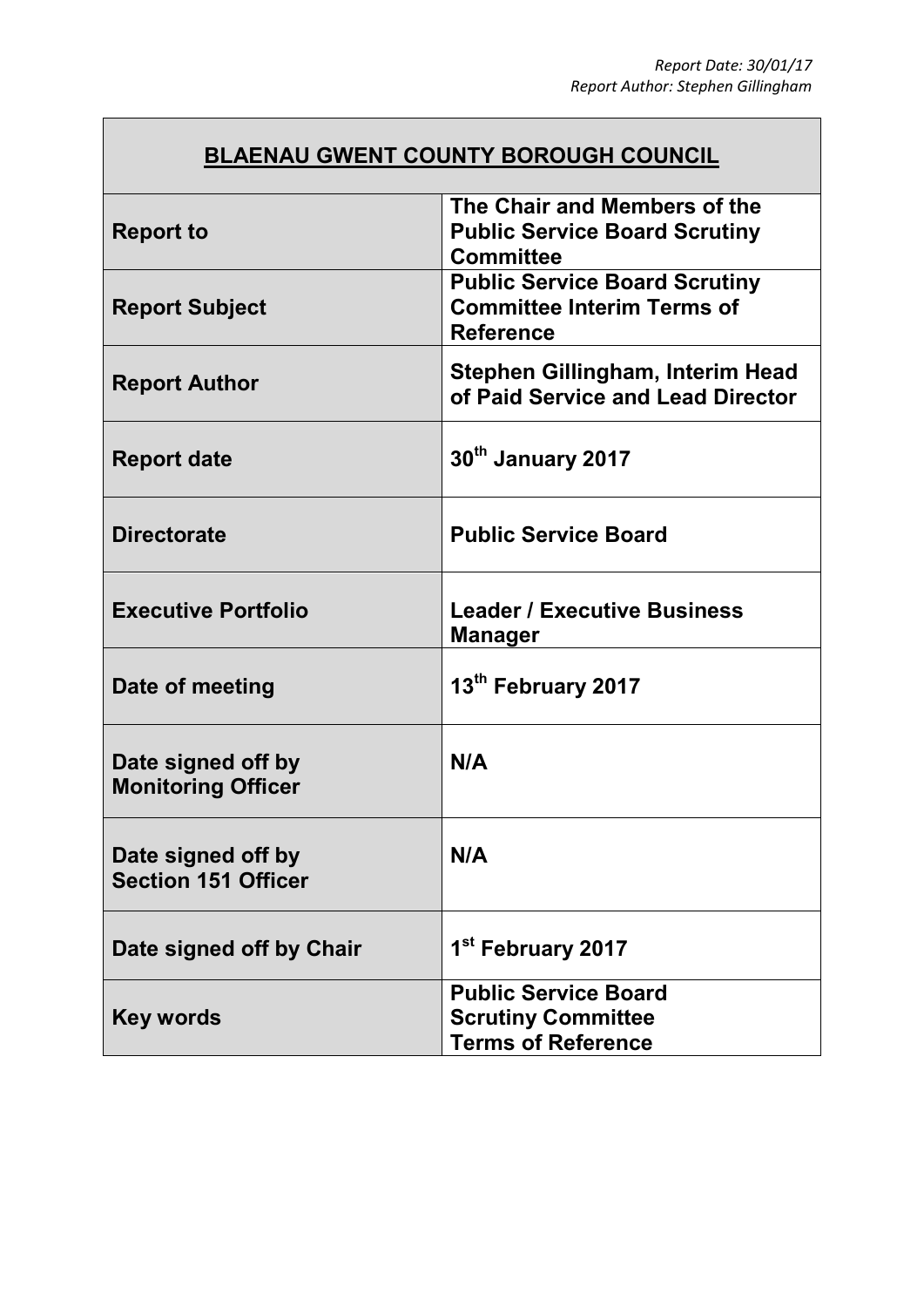## **Report Information Summary**

| 1.  | <b>Purpose of Report</b>                                                                          |
|-----|---------------------------------------------------------------------------------------------------|
| 1.1 | The purpose of the report is to present the Public Service Board                                  |
|     | (PSB) Scrutiny Committee draft Terms of Reference to be                                           |
|     | followed in the interim until the Constitution is formally updated                                |
|     | with reference to the PSB Scrutiny Committee following the local<br>elections in May 2017.        |
|     |                                                                                                   |
| 2.  | <b>Scope of the Report</b>                                                                        |
| 2.1 | Attached in appendix 2 are the draft terms of reference for the<br><b>PSB Scrutiny Committee.</b> |
| 2.2 | The report outlines the requirements of the PSB Scrutiny                                          |
|     | Committee following the usual rules of procedure for a Scrutiny                                   |
|     | Committee with the nuance of scrutinising partnership activity                                    |
|     | rather than Council activity.                                                                     |
| 2.3 | Following the elections in May 2017, the information contained                                    |
|     | within the interim terms of reference will be included within the                                 |
|     | Council's Constitution and the Scrutiny Committee will be formally                                |
|     | adopted and included into the cycle of meetings.                                                  |
| 3.  |                                                                                                   |
|     | Contribution to the National Well-Being Goals - Detail<br>attached as Appendix 1                  |
| 4.  | Recommendation(s) / Endorsement by other groups, e.g.<br><b>CMT/Committees/Other groups</b>       |
| 4.1 | The Corporate Services DSMT have considered the draft interim                                     |
|     | terms of reference for the PSB Scrutiny Committee and                                             |
|     | recommend for them to be approved by the PSB Scrutiny<br>Committee.                               |
|     |                                                                                                   |
| 5.  | <b>Recommendation/s for Consideration</b>                                                         |
| 5.1 | To consider the draft interim terms of reference found in appendix                                |
|     | 2 and either:                                                                                     |
|     | Approve the terms of reference; or                                                                |
|     | Make amendment to the terms of reference.                                                         |
|     |                                                                                                   |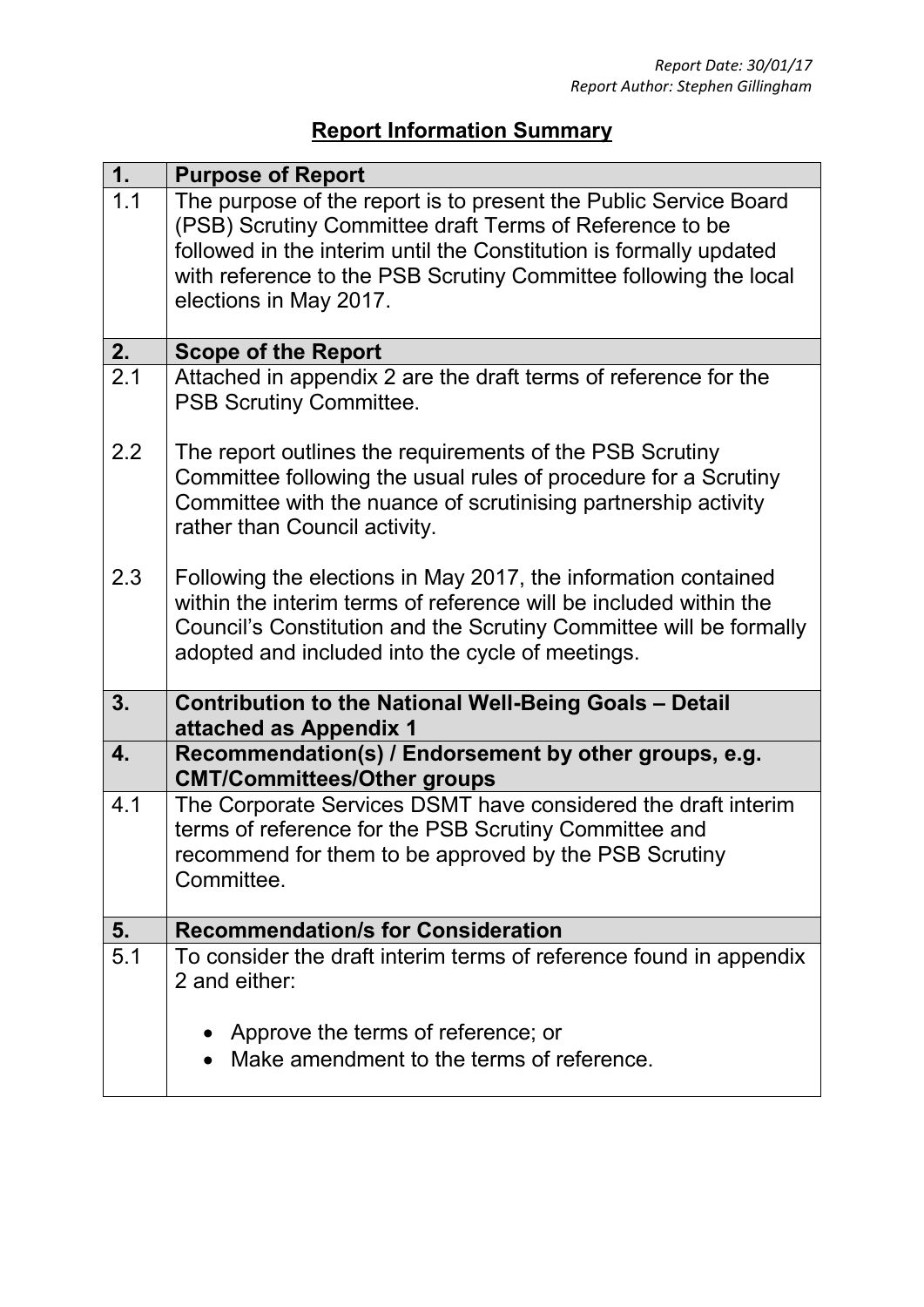| Why this topic is a priority for the Council? |                    |                         |                  |                      |                 |              |
|-----------------------------------------------|--------------------|-------------------------|------------------|----------------------|-----------------|--------------|
| <b>Single</b>                                 | Corporate          | <b>Performance</b>      | <b>Operating</b> | <b>Transforming</b>  | <b>Relevant</b> | <b>Other</b> |
| Integrated                                    | <b>Improvement</b> | <b>Management</b>       | Model            | <b>Blaenau Gwent</b> | legislation     | (please)     |
| Plan (SIP)                                    | Plan (CIP)         | <b>Improvement</b>      |                  | <b>(TBG</b>          |                 | state)       |
|                                               |                    | <b>Framework (PMIF)</b> |                  | Programme)           |                 |              |
|                                               |                    |                         |                  |                      | <b>WBFGA</b>    |              |

| <b>Reporting Pathway</b>                              |                                              |       |                                                          |                 |                  |                |                                   |
|-------------------------------------------------------|----------------------------------------------|-------|----------------------------------------------------------|-----------------|------------------|----------------|-----------------------------------|
| <b>Directorate</b><br><b>Management</b><br>Team (DMT) | Corporate<br><b>Management</b><br>Team (CMT) | Audit | <b>Democratic</b><br><b>Services</b><br><b>Committee</b> | <b>Scrutiny</b> | <b>Executive</b> | <b>Council</b> | <b>Other</b><br>(please<br>state) |
| 02/02/17                                              |                                              |       |                                                          | 13/02/17        |                  |                |                                   |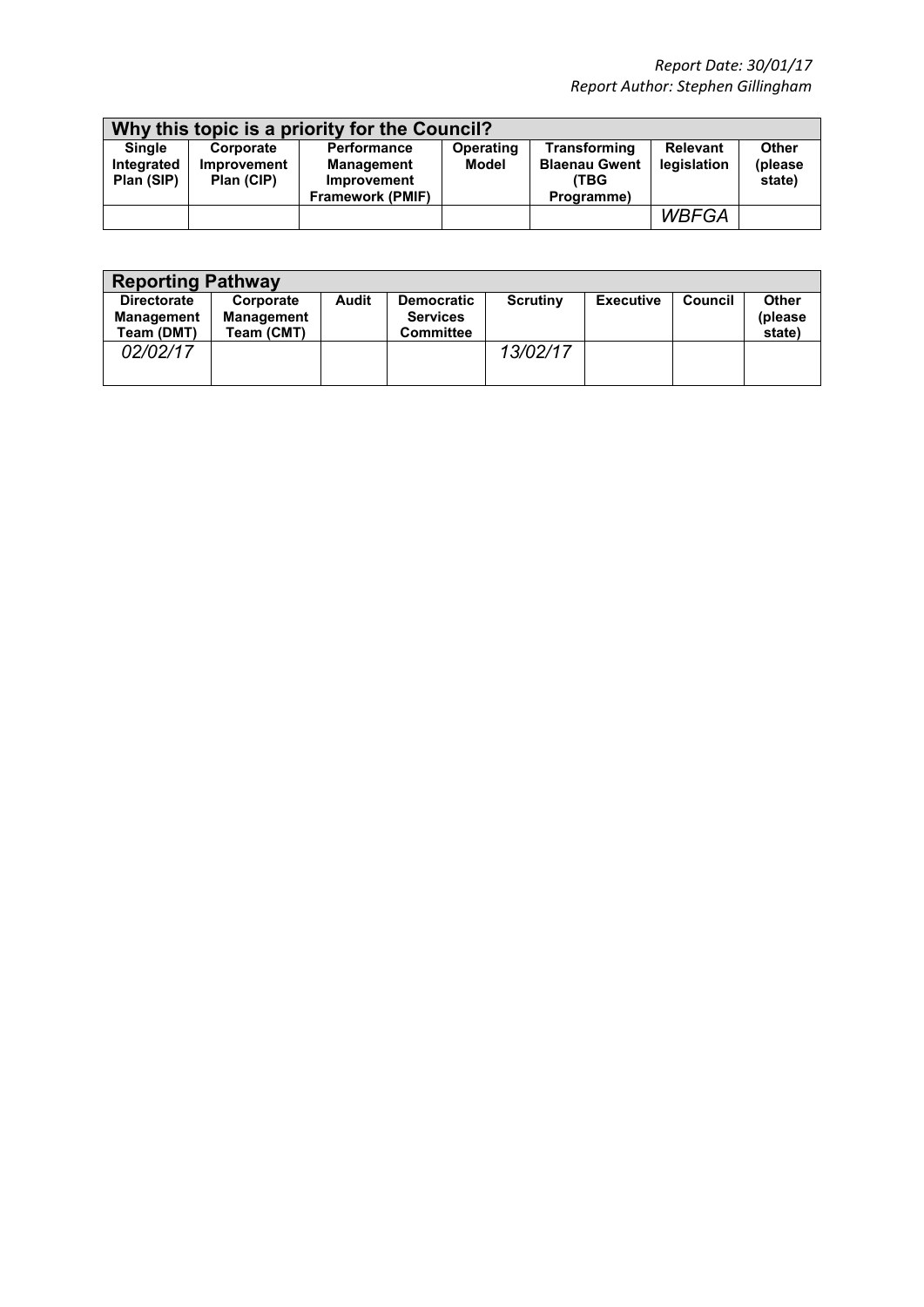## **Main Report**

| 1.               | <b>Background and Context</b>                                                                                                                                                                                                                                                                                                              |
|------------------|--------------------------------------------------------------------------------------------------------------------------------------------------------------------------------------------------------------------------------------------------------------------------------------------------------------------------------------------|
| 1.1              | To assure local accountability there is a requirement, under the<br>Well-being of Future Generations (Wales) Act 2015, to establish<br>Scrutiny arrangements of the PSB.                                                                                                                                                                   |
| 1.2              | The purpose of the Public Service Board is to improve the<br>economic, social, environmental and cultural well-being of the<br>people living in the Blaenau Gwent area.                                                                                                                                                                    |
| 1.3              | On 27 <sup>th</sup> October 2016, Council approved the establishment of a<br>PSB Scrutiny Committee, with the Corporate Overview Scrutiny<br>Committee undertaking this role.                                                                                                                                                              |
| 1.4              | National guidance to support the development of PSB scrutiny is<br>anticipated in early 2017, and opportunities for training for<br>Elected Members planned nationally.                                                                                                                                                                    |
| 1.5              | The draft interim terms of reference support current Scrutiny<br>arrangements as set out in the Constitution.                                                                                                                                                                                                                              |
| 1.6              | As the Constitution will not be updated until post May 2017, the<br>draft terms of reference provide a structure for the scrutiny<br>committee to follow in the interim.                                                                                                                                                                   |
| 1.7              | These interim terms of reference will be used to update the<br>Constitution.                                                                                                                                                                                                                                                               |
| 1.8              | The PSB Scrutiny Committee will operate in the same way as<br>other Council Scrutiny Committees but will hold the PSB to<br>account rather than the Executive Committee. Arrangements for<br>pre meetings and post evaluation meetings will be established as<br>part of the committee arrangements within the new cycle from<br>May 2017. |
| 2.               | <b>Performance Evidence and Information</b>                                                                                                                                                                                                                                                                                                |
| $\overline{2.1}$ | Research has been undertaken across other local authorities to<br>consider the approaches undertaken to establish PSB Scrutiny<br>Committees and these are varied across Wales.                                                                                                                                                            |
| $2.2\phantom{0}$ | The Board will operate within sustainable development<br>principles. This means acting in a manner that seeks to ensure                                                                                                                                                                                                                    |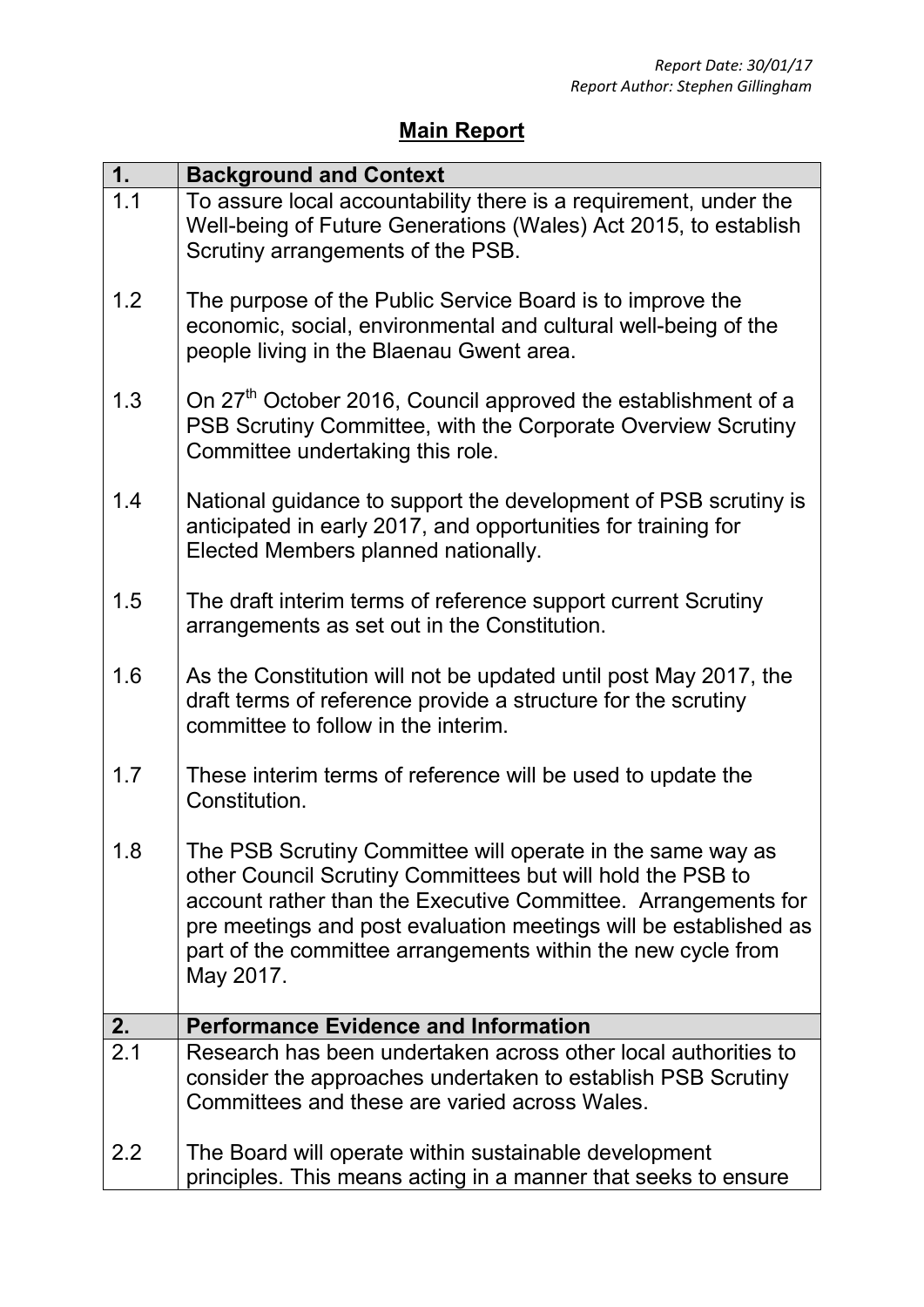|                  | that the needs of the present are met without compromising the<br>ability of future generations to meet their own needs.                                                                                                                                                            |
|------------------|-------------------------------------------------------------------------------------------------------------------------------------------------------------------------------------------------------------------------------------------------------------------------------------|
| 3.               | <b>Risk Implications</b>                                                                                                                                                                                                                                                            |
| $\overline{3.1}$ | It is important to recognise that the PSB Scrutiny Committee,<br>under the requirements of the Well-being of Future Generations<br>(Wales) Act, can only scrutinise the 'corporate body' of the PSB<br>and not individual members or organisations. The legislation<br>states that: |
|                  | "The committee can require any member of the board to give<br>evidence, but only in respect of the exercise of joint functions<br>conferred on them as a member of the board under this Act."                                                                                       |
| 3.2              | It is crucial that the PSB Scrutiny Committee operates within this<br>criteria.                                                                                                                                                                                                     |
| 4.               | <b>Financial Implications</b>                                                                                                                                                                                                                                                       |
| 4.1              | There are no additional financial requirements from forming a<br><b>PSB Scrutiny Committee.</b>                                                                                                                                                                                     |
| 5.               | <b>Staffing/Workforce Development Implications</b>                                                                                                                                                                                                                                  |
| 5.1              | The PSB Scrutiny Committee will be facilitated in line with the<br>current support arrangements to scrutiny committees.                                                                                                                                                             |
| 5.2              | The Head of Policy and Performance will act as the Advisor on<br>the PSB Scrutiny Committee.                                                                                                                                                                                        |
| 6.               | <b>Options for Consideration</b>                                                                                                                                                                                                                                                    |
| 6.1              | <b>Option 1</b><br>To approve the draft interim terms of reference for the PSB<br>Scrutiny Committee as set out in appendix 2.                                                                                                                                                      |
| 6.2              | <b>Option 2</b><br>To provide comment and amendment to the draft interim terms<br>of reference for the PSB Scrutiny Committee before approval.                                                                                                                                      |
| 7.               | Impact Assessment Against Proposals / Options*                                                                                                                                                                                                                                      |
| 7.1              | Thinking for the long term<br>As part of the forward work programme the PSB Scrutiny<br>Committee will consider the impact of decisions made on future                                                                                                                              |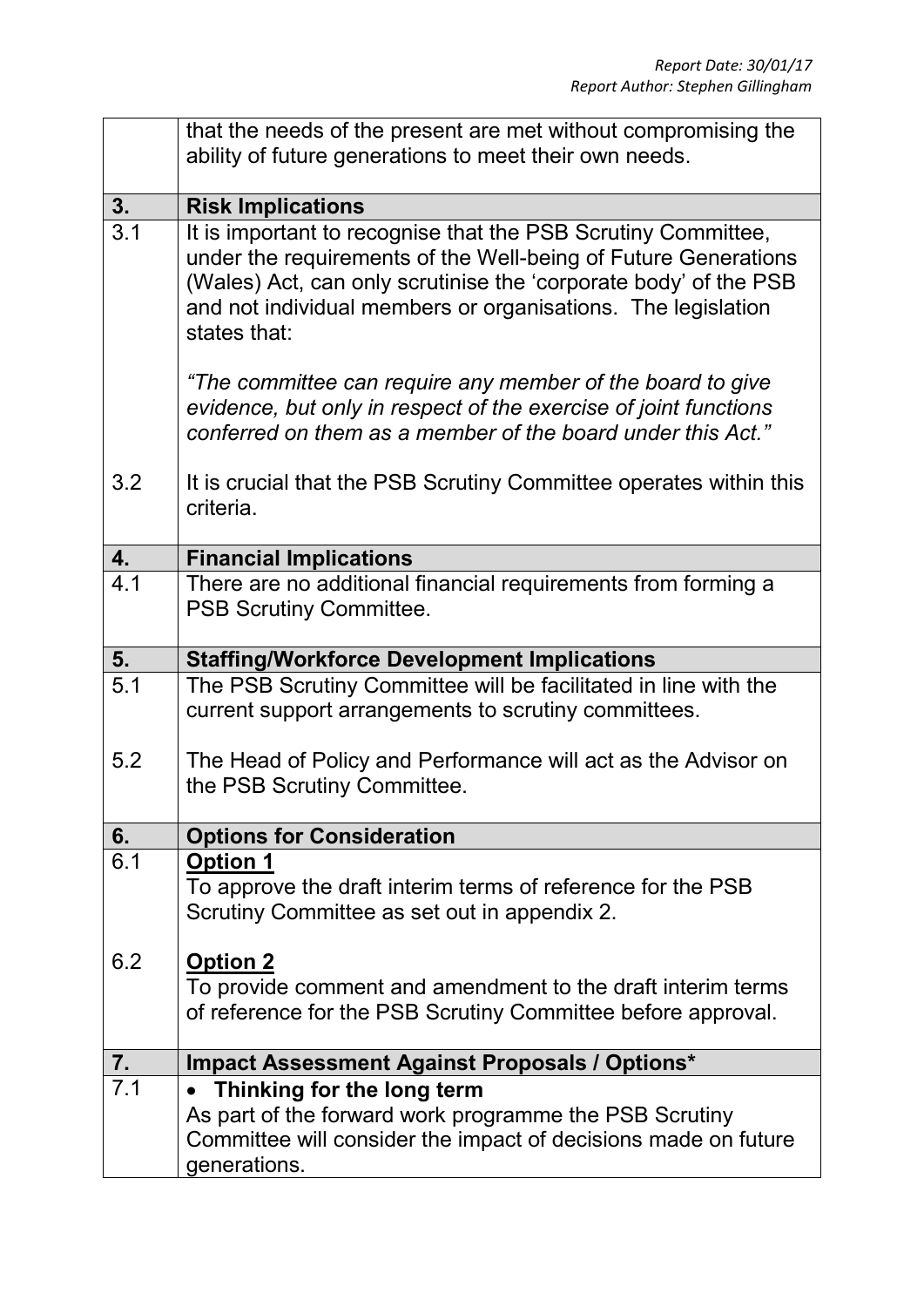| 7.2 | • Taking an integrated approach<br>Under the requirements of the Act the well-being assessment<br>objectives and subsequent plan will consider the partnership<br>contribution to the national well-being goals.                                                                                                                         |
|-----|------------------------------------------------------------------------------------------------------------------------------------------------------------------------------------------------------------------------------------------------------------------------------------------------------------------------------------------|
| 7.3 | • Taking a preventative approach<br>This is a key feature of the Act and will need to be reflected in<br>the well-being objectives and plan.                                                                                                                                                                                             |
| 7.4 | • Collaborating<br>The nature of the PSB is collaborative and partners will be<br>working together to contribute to the successful implementation<br>of the Wellbeing Plan. A collaborative approach has been<br>undertaken to develop the well-being assessment with partners<br>across Gwent working together alongside the Data Unit. |
| 7.5 | Involvement<br>This is a key feature of the Act and work has been undertaken to<br>develop the first phase of the engagement plan to involve people<br>to inform the well-being assessment - The Blaenau Gwent We<br>Want.                                                                                                               |
| 7.6 | <b>Equality Impact Assessment (EQIA)</b><br>The PSB will strive to work in accordance with the Equality Act<br>2010, and therefore no negative impact on people from the<br>protected characteristics is anticipated.                                                                                                                    |
| 8.  | <b>Conclusion</b>                                                                                                                                                                                                                                                                                                                        |
| 8.1 | The report and appendix outlines the draft terms of reference for<br>the PSB Scrutiny Committee, providing interim arrangements<br>until the Constitution is updated post May 2017.                                                                                                                                                      |
|     |                                                                                                                                                                                                                                                                                                                                          |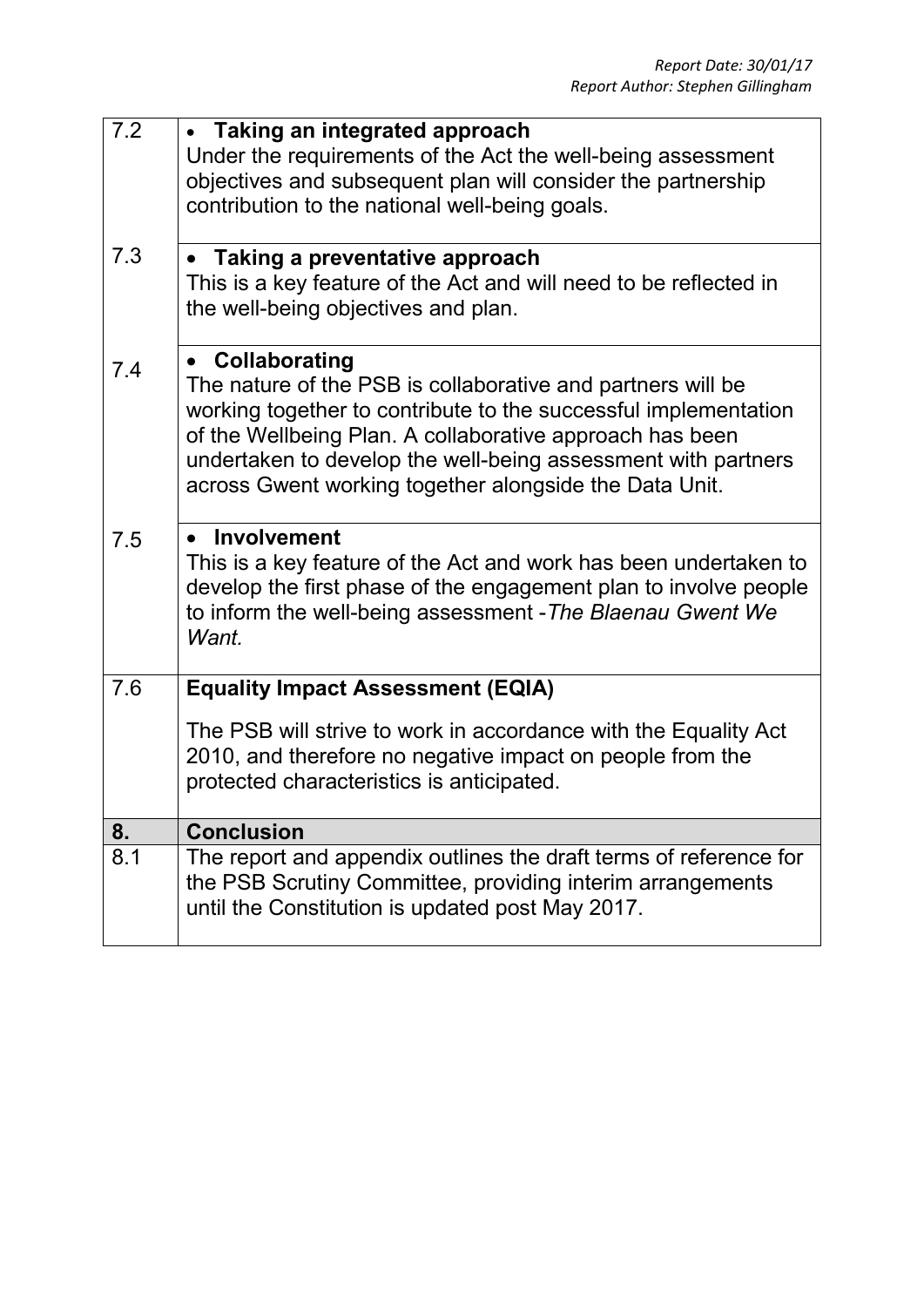Appendix 1

| Assess how well your project / activity will result in multiple benefits for our communities and contribute to the national well-being goals.                                                                                                                                                                                                                                                                                                                                            |                                                                                                                                                                                                                                                                                           |                                                                                                                                                                   |  |  |
|------------------------------------------------------------------------------------------------------------------------------------------------------------------------------------------------------------------------------------------------------------------------------------------------------------------------------------------------------------------------------------------------------------------------------------------------------------------------------------------|-------------------------------------------------------------------------------------------------------------------------------------------------------------------------------------------------------------------------------------------------------------------------------------------|-------------------------------------------------------------------------------------------------------------------------------------------------------------------|--|--|
| Description of the Well-being goals                                                                                                                                                                                                                                                                                                                                                                                                                                                      | How will your project / activity deliver benefits to our<br>communities under the national well-being goals?                                                                                                                                                                              | Is there anyway to maximise the<br>benefits or minimise any negative<br>impacts to our communities (and<br>the contribution to the national<br>well-being goals)? |  |  |
| A prosperous Wales<br>An innovative, productive and low carbon society<br>which recognises the limits of the global<br>environment and therefore uses resources<br>efficiently and proportionately (including acting on<br>climate change); and which develops a skilled and<br>well-educated population in an economy which<br>generates wealth and provides employment<br>opportunities, allowing people to take advantage of<br>the wealth generated through securing decent<br>work. | The purpose of the PSB Scrutiny Committee is to improve<br>the economic, social, environmental and cultural well-<br>being of the people living in the Blaenau Gwent area.<br>In pursuing this purpose, the PSB Scrutiny Committee will<br>deliver against the national well-being goals. | As part of the work programme of<br>the PSB and PSB Scrutiny<br>Committee.                                                                                        |  |  |
| <b>A resilient Wales</b><br>A nation which maintains and enhances a<br>biodiverse natural environment with healthy<br>functioning ecosystems that support social,<br>economic and ecological resilience and the<br>capacity to adapt to change (for example climate<br>change).                                                                                                                                                                                                          | The purpose of the PSB Scrutiny Committee is to improve<br>the economic, social, environmental and cultural well-<br>being of the people living in the Blaenau Gwent area.<br>In pursuing this purpose, the PSB Scrutiny Committee will<br>deliver against the national well-being goals. | As part of the work programme of<br>the PSB and PSB Scrutiny<br>Committee.                                                                                        |  |  |
| <b>A healthier Wales</b><br>A society in which people's physical and mental<br>well-being is maximised and in which choices and<br>behaviours that benefit future health are<br>understood.                                                                                                                                                                                                                                                                                              | The purpose of the PSB Scrutiny Committee is to improve<br>the economic, social, environmental and cultural well-<br>being of the people living in the Blaenau Gwent area.<br>In pursuing this purpose, the PSB Scrutiny Committee will<br>deliver against the national well-being goals. | As part of the work programme of<br>the PSB and PSB Scrutiny<br>Committee.                                                                                        |  |  |